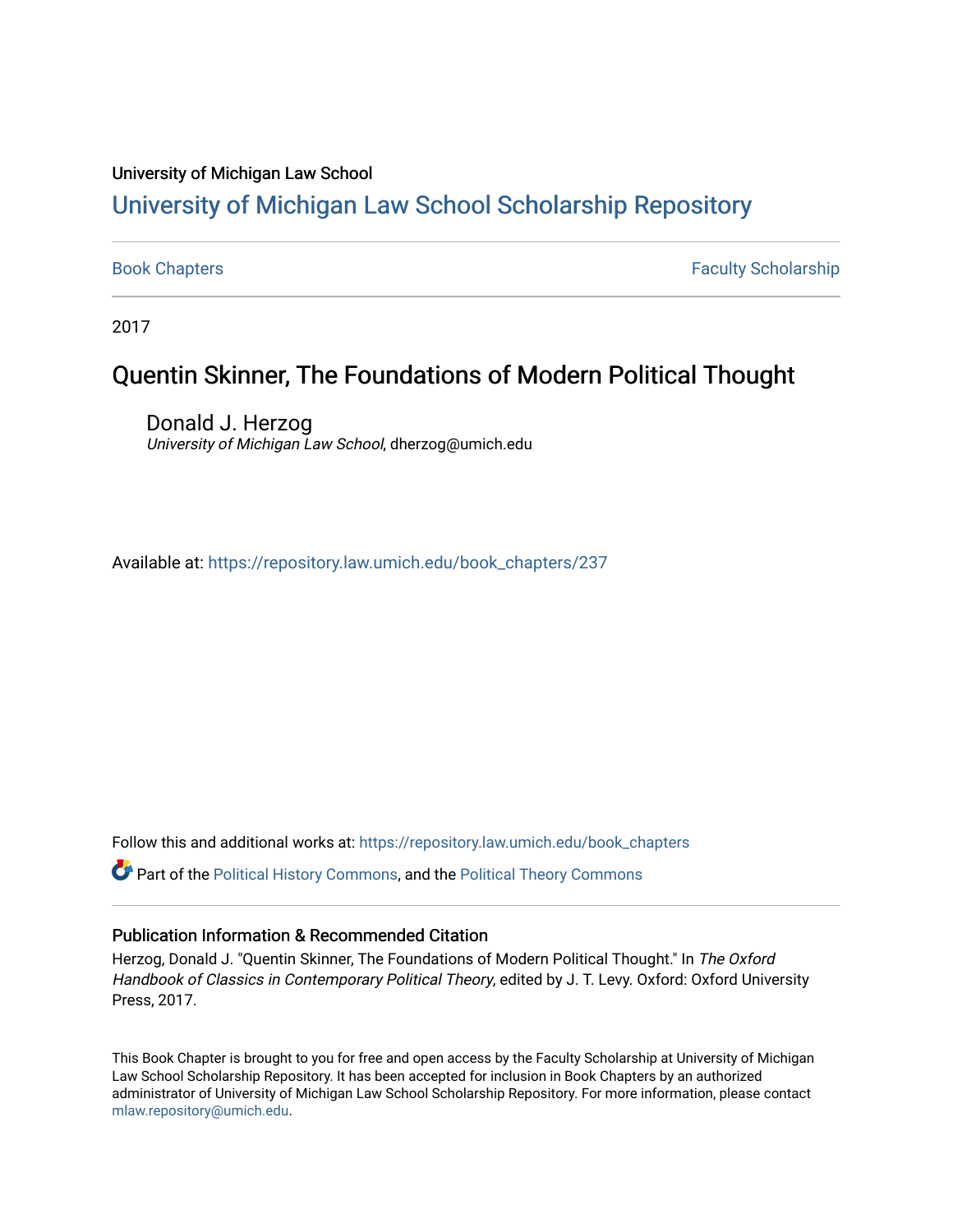### Oxford Handbooks Online

### **Quentin Skinner,** *The Foundations of Modern Political Thought*

Don Herzog

The Oxford Handbook of Classics in Contemporary Political Theory *Edited by Jacob T. Levy*

Subject: Political Science, Political Theory Online Publication Date: Aug 2017 DOI: 10.1093/oxfordhb/9780198717133.013.19

#### **Abstract and Keywords**

In The Foundations of Modern Political Thought, Quentin Skinner has three aims: creating a sort of reference book for hundreds of primary texts in multiple languages, illuminating a more general historical theme using late medieval and early modern political texts, and giving us a history of political thought with a genuinely historical character. Skinner allows us to see political theorists creatively wrestling with difficult political problems of their day, and attempting to solve them through their writing. Skinner's critics, however, cannot shake the sense that placing these texts in historical contexts robs them of some of their profundity and value as works of political theory. This chapter examines some of Skinner's treatments of particular authors, notes some difficulties with the book's methods, and situates the debate around Foundations within the emergence of a self-conscious Cambridge School.

Keywords: history of political thought, Cambridge School, Quentin Skinner, late medieval political thought, early modern political thought

In the 1960s, Quentin Skinner began publishing a series of more or less methodological papers on historical explanation and interpretation. $^{\rm 1}$  At the same time, he was also publishing more or less substantive accounts, mostly of Hobbes. No doubt these two kinds of publications were mutually reinforcing. Skinner made clear from the beginning his conviction that what passed for the history of political theory was some mix of science fiction and patent confusion.

How so? I came of age, as I suppose many still do, thinking that "history of political theory" indicated a list of canonical authors, gaily skipping over centuries and continents: Plato, Aristotle, Augustine, Aquinas, Machiavelli, and so on. (That Augustine-to-Aquinas skip is especially dazzling: over 800 years!) Sure, people have quibbled about various contenders for the list: what about Thucydides, or Marsilius of Padua, or Diderot?

Page 1 of 14

PRINTED FROM OXFORD HANDBOOKS ONLINE (www.oxfordhandbooks.com). (c) Oxford University Press, 2015. All Rights Reserved. Under the terms of the licence agreement, an individual user may print out a PDF of a single chapter of a title in Oxford Handbooks Online for personal use (for details see Privacy Policy).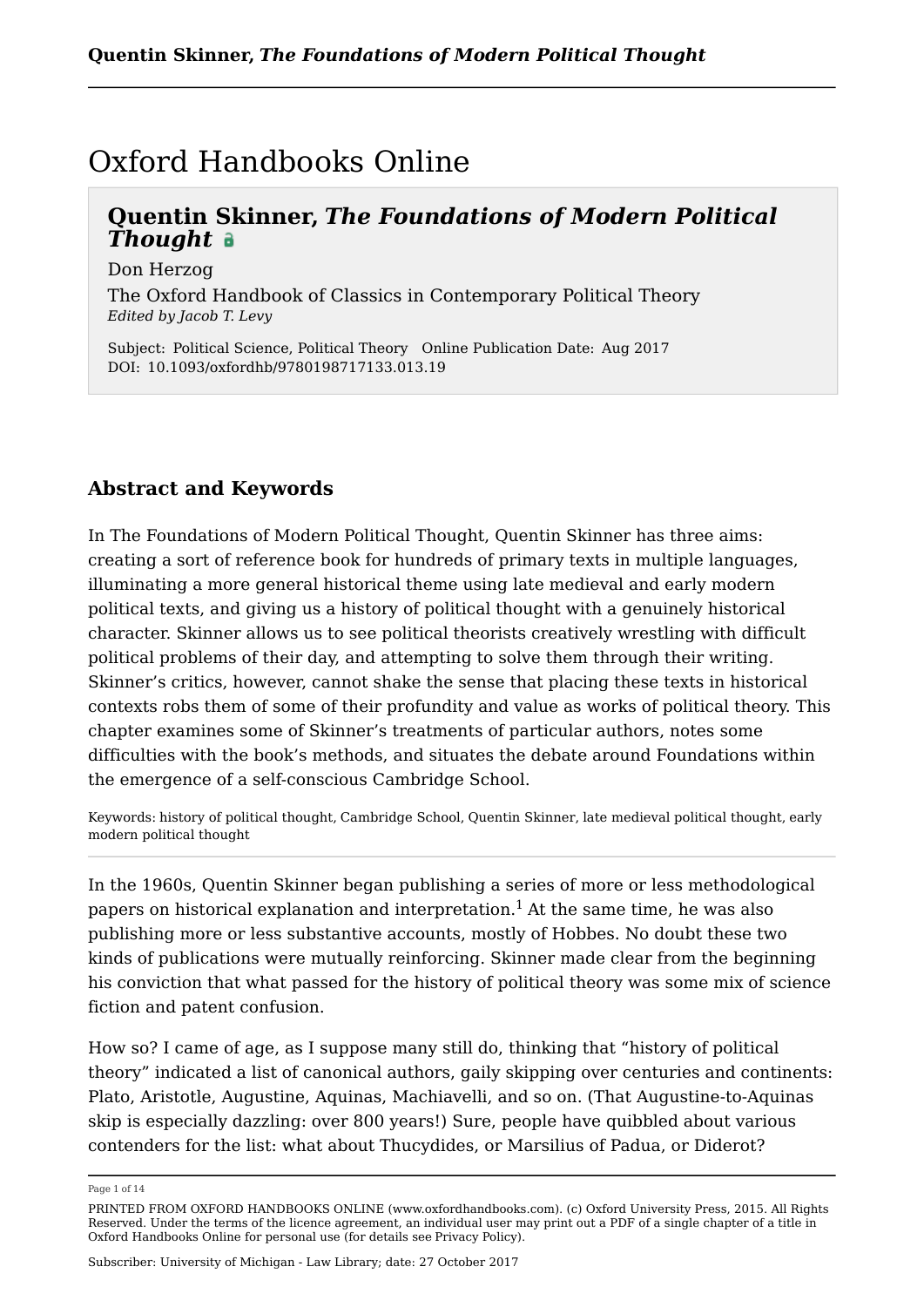Followers of Leo Strauss were by no means the only people to assume, or argue explicitly, that canonical writers escaped the parochial concerns of their own day to address "timeless" or "abstract" or "fundamental" questions about political life. So it was easy to imagine dialogues or rebuttals, to ask for instance in what ways John Stuart Mill's defense of democracy defeated Plato's attack on it; or just what Aristotle, Aquinas, and Marx did and didn't share in their worries about money and interest. So too I came of age, as I suppose many still do, thinking that one just picked up these books and read them: carefully, of course. But it is not polemical to notice, for instance, that you could be a Hobbes scholar in good standing and not know, let alone care, that *Leviathan* was published two years after the Rump Parliament put King Charles I on trial—and found him guilty and hanged him—for violating England's "fundamental constitutions," attempting to make himself an "unlimited and tyrannical" ruler, and fomenting "unnatural, cruel and bloody wars; and therein guilty of all the treasons, murders, rapines, burnings, spoils, desolations, damages and mischiefs": so much for responsibility for the civil wars of the 1640s (Rushworth 1721, 7:1418–1419). Political theorists who'd dabbled in philosophy of science could try to shrug such matters off by invoking the distinction between the context of discovery and the context of justification. Hobbes, in this view, might have stumbled on his view by thinking about the political problems of his day. But so too he could have stumbled on them while daydreaming about Aristotle, or just plain dreaming, or reading chalk graffiti in Malmesbury. None of that has anything to do with assessing the cogency of his views.

In his relatively slim two volumes, *The Foundations of Modern Political Thought* (henceforth *Foundations*), Skinner attempted something very different. "I have three main aims in this book," he began. "The first is simply to offer an outline account of the principal texts of late medieval and early modern political thought." The bibliographies to the two volumes contain hundreds of primary texts in multiple languages, as well as an imposing array of secondary sources. In this way Skinner's work serves as a kind of reference book. Need a capsule account of François Hotman, or the Monarchomachs, or Christopher St. Germain's *Doctor and Student*? Flip the pages, cruise his account, and you're ready to go.

"My second aim," continued Skinner, "has been to use the texts of late medieval and early modern political theory in order to illuminate a more general historical theme. I hope to indicate something of the process by which the modern concept of the State came to be formed." This ambitious explanatory task obviously requires much more than stringing together plot summaries of hitherto neglected texts in the history of political theory.

"My third," he concluded, "is to exemplify a particular way of approaching the study and interpretation of historical texts," an approach that "might begin to give us a history of political theory with a genuinely historical character" (1:ix–xi). Skinner's prose style is elegant, usually understated—this is writing that gives not an inch to the decidedly unattractive convention in political theory that excuses or even applauds weirdly ponderous or portentous or plain pretentious prose—but there was no mistaking these fighting words. Skinner indeed had opponents, who registered fierce if querulous

Page 2 of 14

PRINTED FROM OXFORD HANDBOOKS ONLINE (www.oxfordhandbooks.com). (c) Oxford University Press, 2015. All Rights Reserved. Under the terms of the licence agreement, an individual user may print out a PDF of a single chapter of a title in Oxford Handbooks Online for personal use (for details see Privacy Policy).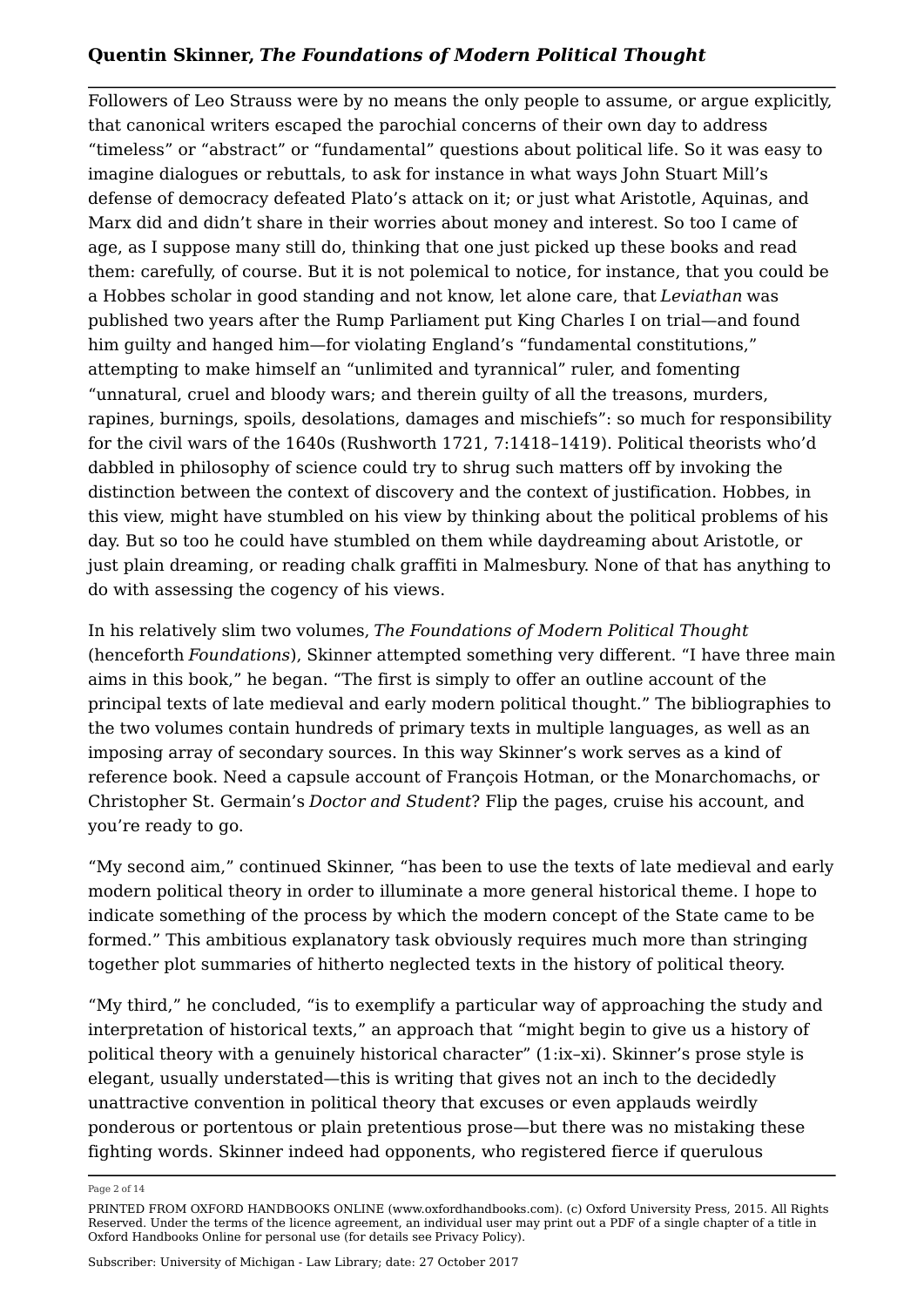opposition to the very idea of historical method.<sup>2</sup> But his verb *begin* intimates indeed a more sweepingly radical skepticism than Skinner has ever held about previous scholarship, some of which he has always been generous about. No surprise that some leading political theorists promptly embraced Skinner's work—and indeed called for more intensive historical context. $^3$  Skinner's was a bold challenge to business as usual, but he had sympathizers, even allies, too.

Then again, for many or most political theorists, the vistas revealed by Skinner's account were arrestingly new. There were political theorists wrestling with how Italy's cities could cling to self-government against noxious invaders, trying to figure out just what their liberty consisted in and just what it causally depended on. Was faction a problem? Was wealth? What *kind* of problem? As republican self-government gave way not just to invaders but to princely government, theorists wrestled with new challenges. Doing so, they drew on and repurposed all kinds of older resources: Roman law, Stoicism, the Bible, classical rhetoric, and more. Sometimes they did so with *brio* and ironic wit. (A favorite example of mine: Marsilius opens the *Defensor Pacis* with a glowing tribute to Aristotle, nonchalantly conceding that there was just "one singular and very obscure cause," "a certain perverted opinion," the philosopher didn't know (Marsilius of Padua 2001, 4–5). Only much later in the book does the reader learn what that was: the rise of the Roman Catholic Church and its claims to allegiance and supremacy, which for Marsilius changes everything. They had to respond to political ruptures and war as the Reformation destroyed fantasies of the unity of Christendom. They had to figure out what might properly limit authority, what the jurisdictional boundaries of church and "state" were, when the people might have a duty to resist—or when they might simply have a right to resist.

Skinner's account allows us to see how traditions of political theory don't simply constrain; they also open up new possibilities. (Someone with no political language at all wouldn't be in a position to be especially observant or creative. He'd be mute, paralyzed, uncomprehending.) It allows us to see political theorists, minor and canonical alike, as creatively wrestling with difficult political problems, not as idle daydreamers musing on the good or anything like that. It's also daunting: it suggests that academic work in political theory might require a lot more than snuggling up with your favorite canonical text or author. Though Skinner has always been insistently anti-imperialist about the sort of work he does; he has always agreed that there might be other illuminating projects.

#### Page 3 of 14

PRINTED FROM OXFORD HANDBOOKS ONLINE (www.oxfordhandbooks.com). (c) Oxford University Press, 2015. All Rights Reserved. Under the terms of the licence agreement, an individual user may print out a PDF of a single chapter of a title in Oxford Handbooks Online for personal use (for details see Privacy Policy).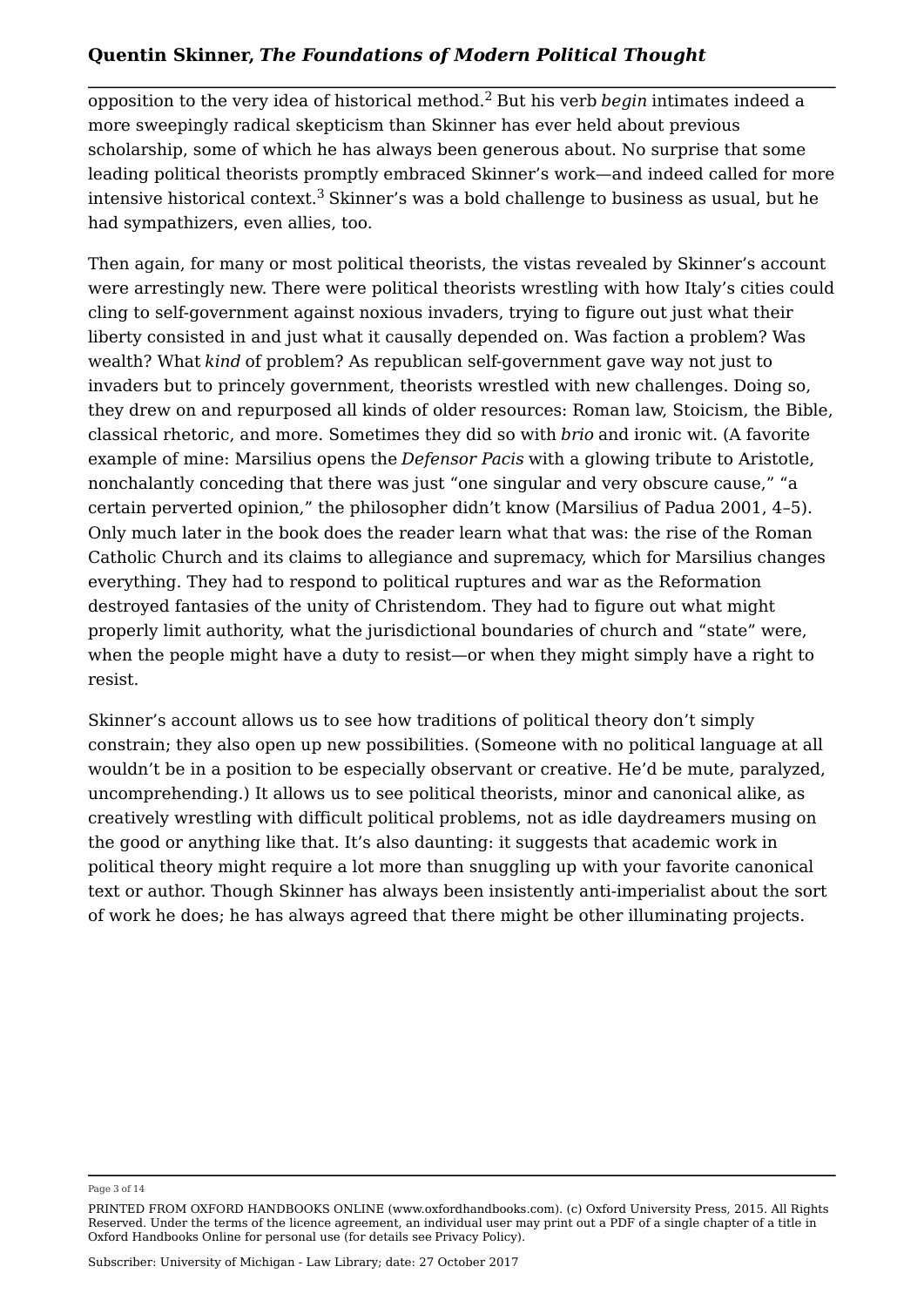### **Context and Meaning**

Any account that might qualify as "genuinely historical," Skinner argues, would have to take up this question in understanding works of political theory, whether minor or canonical: what was the author doing in writing (and publishing) it? The earlier methodological papers make clear Skinner's debts to J. L. Austin's account of performative utterances and R. G. Collingwood's musings on historical explanation. *Foundations* has a vintage pragmatist claim that I can only cheer for: "I take it that political life itself sets the main problems for the political theorist, causing a certain range of issues to appear problematic, and a corresponding range of questions to become the leading subjects of debate" (1:xi). Reading a text, however closely, with no knowledge of its context couldn't, then, give us any insight into what problems the author was trying to solve. To see history as throwing up problems that need solutions is not simply to smudge, but actually to obliterate, the facile distinction between context of discovery and context of justification. It's also to corrode the facile thought that historians of theory do "descriptive" work, contemporary theorists "normative" work: for thinking of historical theories as putative solutions is already to evaluate them.

What counts as context? *Foundations* is catholic, even totalizing, and so daunting: Skinner promises a focus on "the more general social and intellectual matrix out of which" canonical works arise (1:x). This was a significant change from the central thrust of the earlier methodological papers, which focused on language. Keith Thomas congratulated Skinner on his sketch of the Counter-Reformation and religious wars in France: "Professor Skinner's reconstruction of these external political pressures is detailed and careful, while his account of the interplay between political event and political theory is subtle in the extreme" $\rm ^4$  (Thomas 1979). I doubt it: anyway it's hard to see how two slim volumes covering hundreds of primary texts could also offer detailed accounts of "the more general social and intellectual matrix" over multiple centuries and countries. In fact Skinner's nods to social and political context are brief, even cursory, and though it sounds uncharitable another reviewer, Cary Nederman, was closer to the mark in complaining about "Skinner's weak and bookish concepts of history and ideology" (1981).<sup>5</sup> More charitably, one might say the gestures toward social and political context work better as reminders for readers such as Thomas, who already know a lot of relevant history themselves.

Not so Skinner's attention to traditions of discourse. These serve as his preferred frame for situating texts, even or especially canonical texts. When he considers Machiavelli's *Prince* or More's *Utopia*, he begins by reviewing what they share with the traditions they're working in—or with. That, he suggests, gives us a "benchmark" (1:255) against which to appraise their originality. He tends to canvass propositions distilled from the inherited traditions and see whether the canonical figures do or don't subscribe to each. This approach misses what a more literary or rhetorical approach, thinking of the texts' strategies and ironic subversion, might reveal. So for instance Skinner argues that

Page 4 of 14

PRINTED FROM OXFORD HANDBOOKS ONLINE (www.oxfordhandbooks.com). (c) Oxford University Press, 2015. All Rights Reserved. Under the terms of the licence agreement, an individual user may print out a PDF of a single chapter of a title in Oxford Handbooks Online for personal use (for details see Privacy Policy).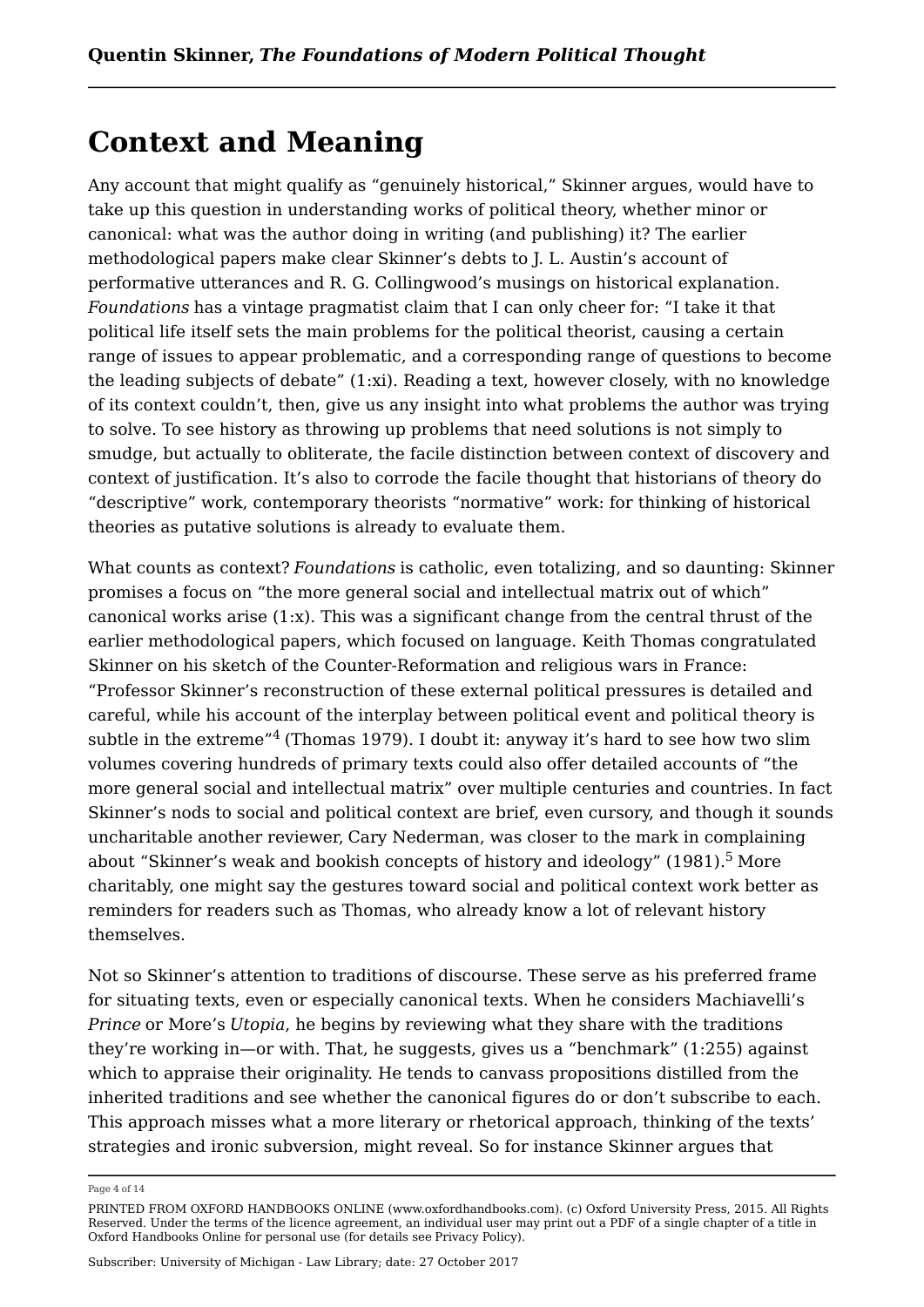Machiavelli's commitment to *virtù* is strongly continuous with that of the humanists. He evidences Machiavelli's "contempt for Agathocles" (1:119; see too 1:137–138). But I think Machiavelli is keenly aware that his reader inherits a formal definition of virtue, roughly dispositions that produce good ends, and a substantive list of what the virtues are; and I think Machiavelli wants to exploit the thought that conventional vices might meet the formal definition of virtue, so he knows he needs to wrestle the reader away from his preconceptions. His account of Agathocles is more barbed than Skinner suggests: in short order, Machiavelli tells us his awfulness is virtue, it can't be virtue, it makes him the equal of the most excellent, and we can't celebrate him as excellent. Instead of seeing logical confusion, we should see a deliberate attempt to shake the reader out of his complacencies. And the mischievous presentation of Agathocles is just softening up the reader for the decisive blow produced by Machiavelli's account of Hannibal, which moves effortlessly from invoking "his inhuman cruelty which, together with his infinite virtues [*sua inumana crudeltà, la quale, insieme con infinite sua virtù*]" to referring to that same cruelty and "his other virtues [*la altre sua virtù*]," forcibly implying that Hannibal's cruelty was itself a virtue (Musa 1964, 140).<sup>6</sup> Nothing in Skinner's method precludes a more literary approach to canonical—or for that matter more pedestrian—texts.

Regardless, Skinner's command of intellectual context saves him from bogus claims about originality. No wonder he repeatedly chides other scholars for making wrongheaded claims: Hans Baron's claims about the originality of *quattrocentro* civic humanists are "perhaps somewhat questionable" (1:43); Alan Gewirth's contrast between Marsilius and the civil lawyers is "somewhat overdrawn" in missing Bartolus (1:62); Hans Baron is "again somewhat misleading" (1:79) and "speaks somewhat misleadingly" (1:82, and see 1:102); Julian Franklin is "somewhat misleading" in casting Bude as a "pioneer of legal humanism" (1:205); C. B. Macpherson is "somewhat misleading" in casting constitutionalism as a seventeenth-century development (2:347). "Somewhat" here is arch British understatement for something like "wholly and outrageously." One wonders whether Skinner meant to mark a contrast in neglecting his ritual "somewhat" and complaining that "there seems to be a vitiating confusion" in Michael Walzer's portrait of the radical innovations of Calvinism (2:323; see too 1:77, where poor Baron gets excoriated for being "misleading" once again, this time without a *somewhat*).

Regardless, the worry about who said it first summons up an enervating picture of history as epidemiology: who'd they catch it from? and who'd they transmit it to? The project of writing a history of how the concept of the modern state emerged is surely more promising than that. It's not quite a building without architects: at every step of the way there are writers with intentions, writers grappling with political problems. But the end of the story is unintended, even unforeseen, by any of the players along the way. No one sat down and wondered, "how can I help develop a modern concept of the state?" Instead, a long series of disparate actors grappling with disparate problems introduced a series of conceptual innovations that finally yielded a concept no one had in mind. In this way the creation of the modern concept of the state is an irreducibly social process, with collaborators who don't even know they're collaborating. Skinner earlier had blasted claims about "anticipation" in history as nonsensical teleology; one reviewer scolded him

Page 5 of 14

PRINTED FROM OXFORD HANDBOOKS ONLINE (www.oxfordhandbooks.com). (c) Oxford University Press, 2015. All Rights Reserved. Under the terms of the licence agreement, an individual user may print out a PDF of a single chapter of a title in Oxford Handbooks Online for personal use (for details see Privacy Policy).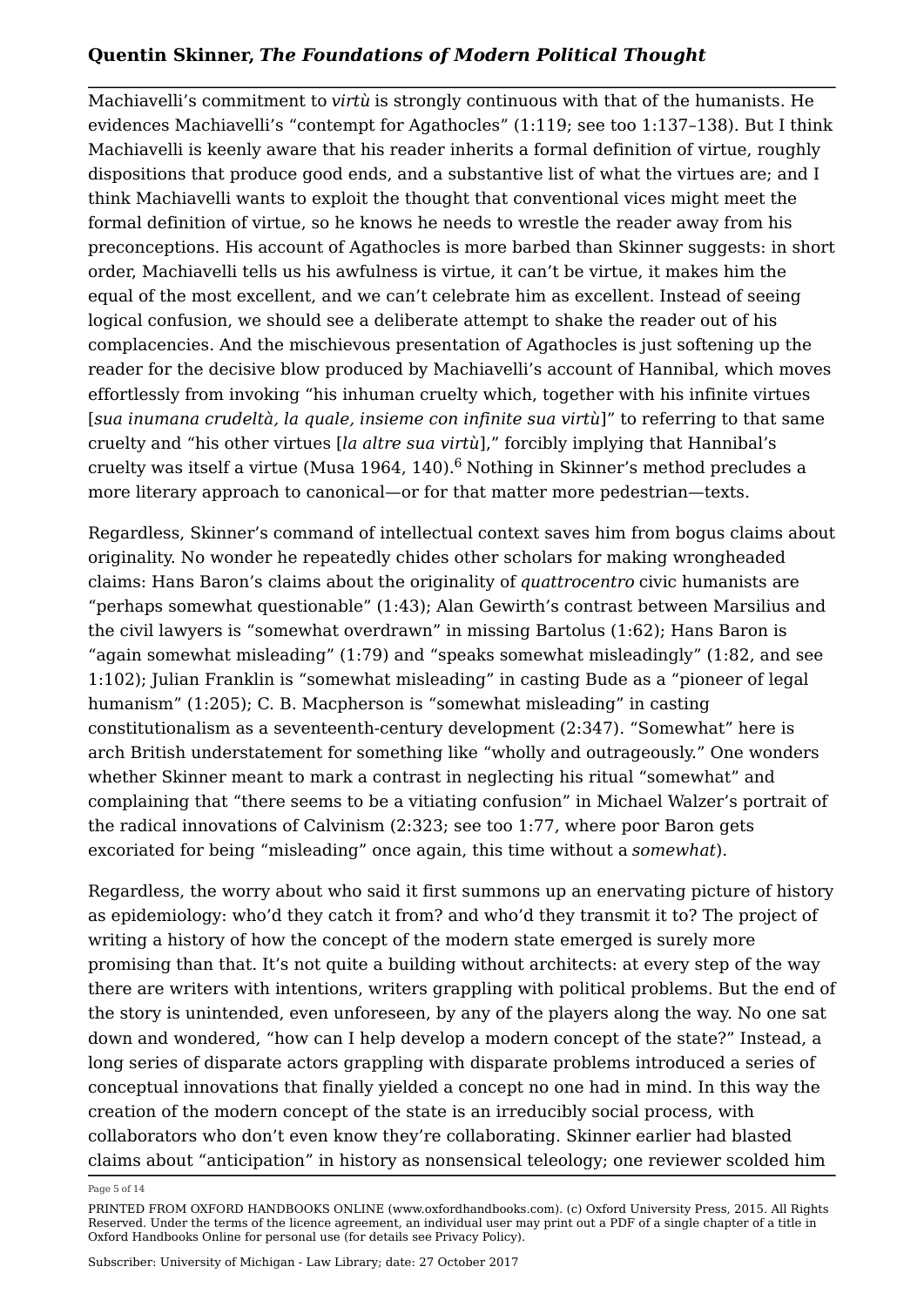for replacing such talk with the vocabulary of "hints" and evolution (Boucher 1980). Point taken: but it's better to take such language as unfortunate exposition, not as embodying some perverse line of argument that can't be sustained on the merits.

Plenty of readers couldn't—can't—shake the sense that placing canonical texts in historical contexts robs them of their profundity, their dignity, their value as works of political theory. If you're in this mood yourself, you (too) easily reach for such adjectives as *enduring* or *timeless* value. This is in part why for instance Nathan Tarcov complained that "Skinner's interpretation of Machiavelli is superficial, confused, and poorly documented": "Skinner is less interested in Machiavelli's contradicting the Bible, Plato, or us, than in his contradicting Pontano or Patrizi" (Tarcov 1982, 707–708). Even as friendly a reviewer as John Dunn agreed that when it came to the likes of Machiavelli and More, figures "reflecting deeply on what human beings should truly value or do," it would be hard to maintain that political life not only spun off problems but also determined the outline of solutions (Dunn 1979). More generally Skinner can be lampooned as the person who wants to tell you, indignantly, that if you think you learned something from an old book, he can prove you read it anachronistically, so you misread it, so you really didn't understand what its author was up to at all.

But that's lampoon-Skinner, not real Skinner. It's deeply mistaken to imagine that we face a blunt alternative: either a historically informed reading or a theoretically interesting one. Or, put differently, that we can either put canonical works in some historical context and strip them of any interest they have for us, or we can read them acontextually and learn from them. Make your concerns as putatively timeless or fundamental or abstract as you like, and it might still be that placing canonical works in context is a way to deepen their interest for us. It might even be that that is the only way. I say *might* because I don't imagine there are any guarantees here. But a strikingly odd feature of the debate that has bubbled along about Skinner's work, and historical approaches more generally, is how much in the clutches of that unsupported blunt alternative it is. If I'm right about that, it's facile to help yourself to the view that precisely insofar as your interest in canonical texts is theoretical, you needn't trouble yourself with learning any historical context.

Still there are puzzles about Skinner's use of context. Let me juxtapose two passages. First is a qualified endorsement for Kristeller's suggestion that we see Renaissance humanists not as bursting out of nowhere, but as teachers of rhetoric whose work was strongly continuous with the Middle Ages. Here's the qualification:

It is arguable, however, that one effect of this approach has been to give rise to an oversimplified explanation of *quattrocento* moral and political thought. It has become fashionable in the first place to lay a somewhat [?!] exaggerated emphasis on purely 'internal' explanations of the rise of humanism…. It seems misleadingly one-sided, however, to suppose that an 'internal' history of humanism can hope to

Page 6 of 14

PRINTED FROM OXFORD HANDBOOKS ONLINE (www.oxfordhandbooks.com). (c) Oxford University Press, 2015. All Rights Reserved. Under the terms of the licence agreement, an individual user may print out a PDF of a single chapter of a title in Oxford Handbooks Online for personal use (for details see Privacy Policy).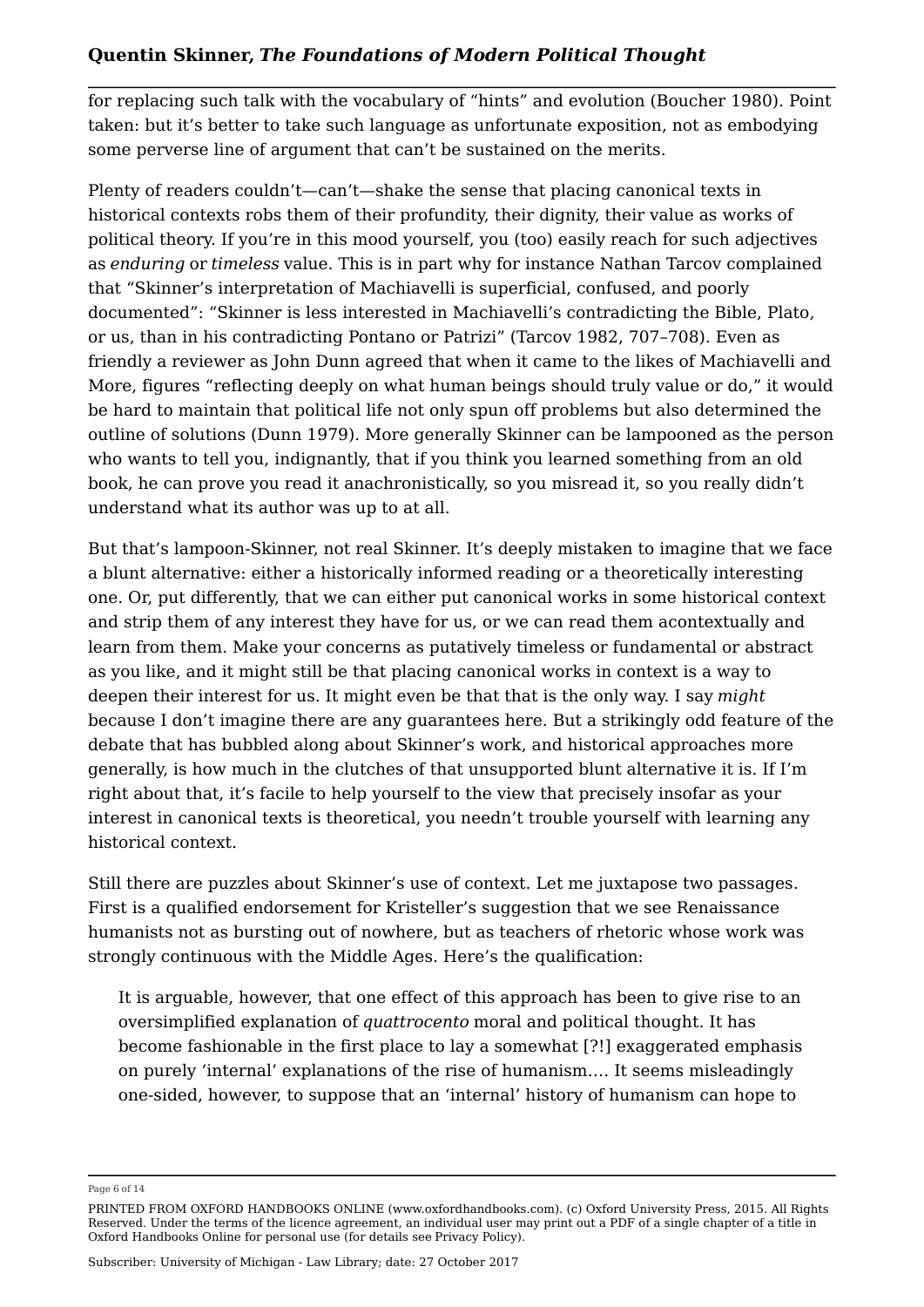serve as a sufficient explanation of its development, and thus that the sort of 'external' explanations favoured by Baron can be altogether ruled out. (1:102–103)

It matters, Skinner urges, that these humanist writers are in a world where Florence's liberties are threatened by the Visconti of Milan. The scare quotes around *internal* and *external* must indicate some unstated hesitation about the conceptual baggage traveling with that distinction, but it's clear enough here.

Second is a puzzle arising from the rapid international triumph of Luther's Protestantism, puzzling not least because earlier staunch critics of the church launched popular movements which fizzled (think Lollards and Hussites, and if you think, "hey I'm a theorist, I don't care," well, think again):

The next question must clearly be to ask why Luther's message, and in particular its social and political implications, should have proved so powerfully attractive in so many different countries. There are doubtless many perspectives from which this question can be viewed, each of which may serve to suggest its own set of answers. To the historian of political ideas, however, the most important consideration must undoubtedly be the fact that Luther's political doctrines, and the theological premises on which they were based, were closely affiliated with and partly derived from—a number of deeply-rooted traditions of late medieval thought. (2:21)

I don't see any way to fit these two passages together. I'd scrap the second. It might turn out contingently that the most illuminating context for explaining Luther's success is its continuity with intellectual traditions. (Though I rather doubt it.) But I can't imagine why a historian of political ideas *must* see it that way. Political ideas can be the *explanandum* without being the *explanans*. The same historian of political ideas, after all, is willing to insist that we must see the humanists as in part rallying to the defense of Florentine liberties. That's a challenge in the actual political world, not a matter of any intellectual tradition at all. If "political life itself sets the main problems for the political theorist," which again I think is an exceedingly good idea, then there's no reason whatever for a historian of political ideas to blindfold himself from the possibility that Luther's view took off precisely because people seized on it as a solution to their political problems.

## **Translation and Criteria**

I want now to press harder on Skinner's second aim: sketching how the modern concept of the state was formed. Two connected problems make it difficult to grasp, let alone appraise, what he's done here. First is Skinner's decision to present his materials almost completely in English. This is delightfully unfussy, but sometimes, I'm afraid, one needs to fuss over just what words in foreign languages mean—more pointedly, what they meant when they were written. Second is a surprising silence about the criteria for some of the

Page 7 of 14

PRINTED FROM OXFORD HANDBOOKS ONLINE (www.oxfordhandbooks.com). (c) Oxford University Press, 2015. All Rights Reserved. Under the terms of the licence agreement, an individual user may print out a PDF of a single chapter of a title in Oxford Handbooks Online for personal use (for details see Privacy Policy).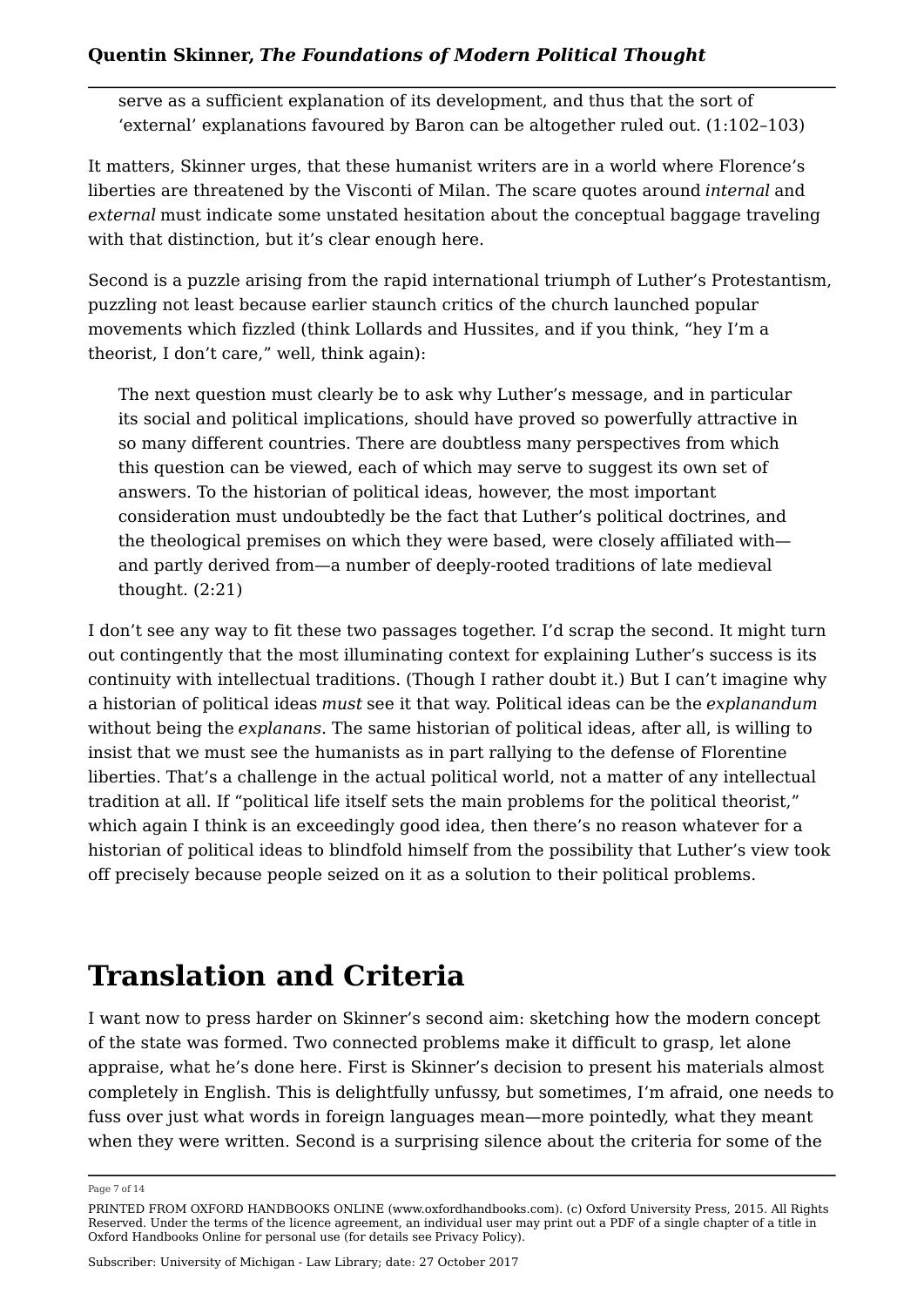key concepts in the argument. No reader of Skinner's methodological papers could imagine that Skinner is somehow (somewhat?) uncomfortable with analytically precise arguments. But *Foundations* needs lots more of that sort of thing, in ways I'll try to explain.

First, translation. Skinner's primary sources are in English (but not today's English, of course), French, German, Italian, and Latin. (Most of his secondary sources are in English, but he draws on French, German, and Italian scholarship too.) Five languages over a few centuries: this raises pressing questions about how contemporaries understood their key terms. Latin was a *lingua franca* among the learned, though it's still possible that, say, the Latin used in fifteenth-century France (or, more finicky yet, 1480 Paris) was different in ways that might matter from, say, the Latin used in sixteenthcentury Germany. But it's crucial to get in focus what words are allegedly standing for what concepts, and how the concepts are differently inflected across time and space. Skinner is fully aware of this issue: in launching the first volume, he remarks, "Where key terms present special problems of translation, the rule I adopt is to follow as closely as possible the translations used at the time," and reviews some key terms that "need to be understood in their early-modern rather than in their current and somewhat different senses" (1:xxii–xxiii). My worry is that this overarching assurance isn't enough.

Occasionally in the main text too, Skinner offers tantalizing hints of these issues, although, like his bids toward broader historical context, they may work better as reminders for the handful of people who share his daunting command of multiple languages:

The true Church becomes nothing more than an invisible *congregatio fidelium*, a congregation of the faithful gathered together in God's name. This Luther saw as a sublimely simple concept, completely encapsulated in his claim that the Greek word *ecclesia*, which is habitually used in the New Testament to denote the primitive Church, should be translated simply as *Gemeinde* or congregation… (2:10–11)

You might not want to pause at the translation of *congregatio fidelium* into "congregation of the faithful," but there are after all false cognates. Leave *ecclesia* aside, because I have no reason to doubt it's been standardly translated as "church": a critical Bible scholar might have reason to reopen that, but Skinner doesn't. But those of us without (sixteenthcentury!) German have to take his word that *Gemeinde* is just "congregation" too. Notice that even if "congregation" works well enough for both *congregatio* and *Gemeinde*, it would matter whether there are any subtle shadings of difference between the two. It would open up the possibility that Luther is tweaking something—or that his cognizant readers will sensibly suspect that he is. Similarly, at one point Skinner balks at a translation of a passage from Machiavelli's *Prince*, because he thinks it illicitly summons up an end-justifies-the-means picture not really in the Italian. "Since Machiavelli's exact

Page 8 of 14

PRINTED FROM OXFORD HANDBOOKS ONLINE (www.oxfordhandbooks.com). (c) Oxford University Press, 2015. All Rights Reserved. Under the terms of the licence agreement, an individual user may print out a PDF of a single chapter of a title in Oxford Handbooks Online for personal use (for details see Privacy Policy).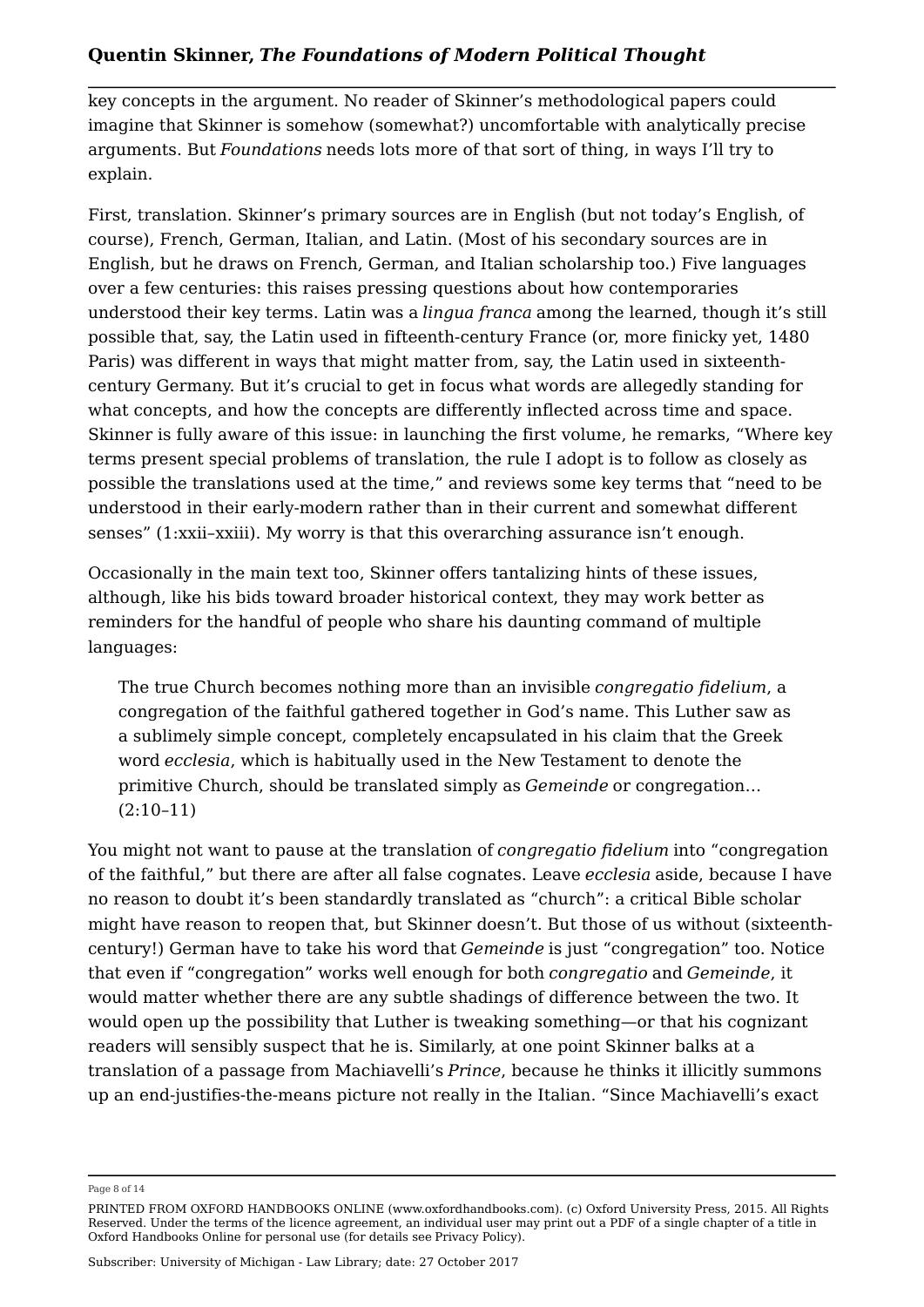phraseology is important to my argument at this point," he notes, "I am translating from, and referring to, the Italian edition of *The Prince*" (2:354, n 1).

There's probably nothing much to worry about as Skinner presents the central thrust of Jean Bodin's *Six Books of the Commonwealth*—*Les Six livres de la République*—without even nodding toward the French. Yes, it's possible that Bodin's 1576 invocation of *souveraineté* doesn't quite answer to our own *sovereignty*. Skinner gives us—again in English—Bodin's formal definition: "the most high, absolute and perpetual power over the citizens and subjects in a commonwealth" (2:287). As his bibliography shows, Skinner here is using a 1962 reprint edition of Richard Knolles's 1606 translation of Bodin (1962) though he has modernized the spelling. He must think it fine for his purposes: after all, he does not here offer the kind of correction or modification he does with Machiavelli's *Prince*. The 1606 translation would be perfect if his central interest were the reception of Bodin in early modern England, though even there one would want to know roughly how many Englishmen read Bodin in French. But that's not in fact Skinner's central interest here. His account of Bodin appears in a chapter entitled, "The Context of the Huguenot Revolution."

Bodin's original French runs, "La souveraineté est la puissance absolue et perpétuelle d'une République. …" (Bodin 1583, 122) "Most high" is perhaps a plausible way to mark the distinction between *pouvoir* and *puissance*. (My French is bad, my early modern French worse, so I honestly don't know.) There is nothing in the original French to justify "over the citizens and subjects"—but there is in the "very free" Latin translation of the work that Bodin himself offered in 1586, and Knolles drew on both (Bodin 1992, xxxvi). There's another potential pitfall here in appraising the reception of Bodin's work: which readers had it in French, which in Latin? Finally, one might fuss about whether "commonwealth" and *République* are finally the same. (If you're not willing to worry about false cognates, and so not inclined even to hesitate at what might shift when we render *souveraineté* as "sovereignty," then you surely ought to be wondering why *République* shouldn't be translated as "republic.") More tantalizingly, Bodin immediately follows his definition by rattling off what he takes to be the same notion in Latin, Greek, Italian, and Hebrew. It is not a boring or recondite or antiquarian matter of philology to dig into these different words and excavate what conceptual overlaps—and differences they summon up. And one would have thought it grist to Skinner's mill to wonder what Bodin is doing in the act of simultaneously breaking a kind of (somewhat?) new ground in thinking about sovereignty and in easily suggesting that the same notion has been kicking around various other languages, even ancient languages.

Still, as I say—not facetiously—at the end of the day there is probably nothing much to worry about in Skinner's treatment of Bodin. I'm less confident about his presentation of Mario Salomonio's 1514 work, "the series of dialogues entitled *The Sovereignty of the Roman Patriciate*" (1:131). Here the bibliography suggests that Skinner is translating himself, from the original *Patritii Romani de Principatu*. His discussion of the book sticks with some of the original Latin: *Imperium, Lex Regia, maior universis, maior singulis, inferior universe populo, legibus solutus*. But nothing in the text even alludes to what

Page 9 of 14

PRINTED FROM OXFORD HANDBOOKS ONLINE (www.oxfordhandbooks.com). (c) Oxford University Press, 2015. All Rights Reserved. Under the terms of the licence agreement, an individual user may print out a PDF of a single chapter of a title in Oxford Handbooks Online for personal use (for details see Privacy Policy).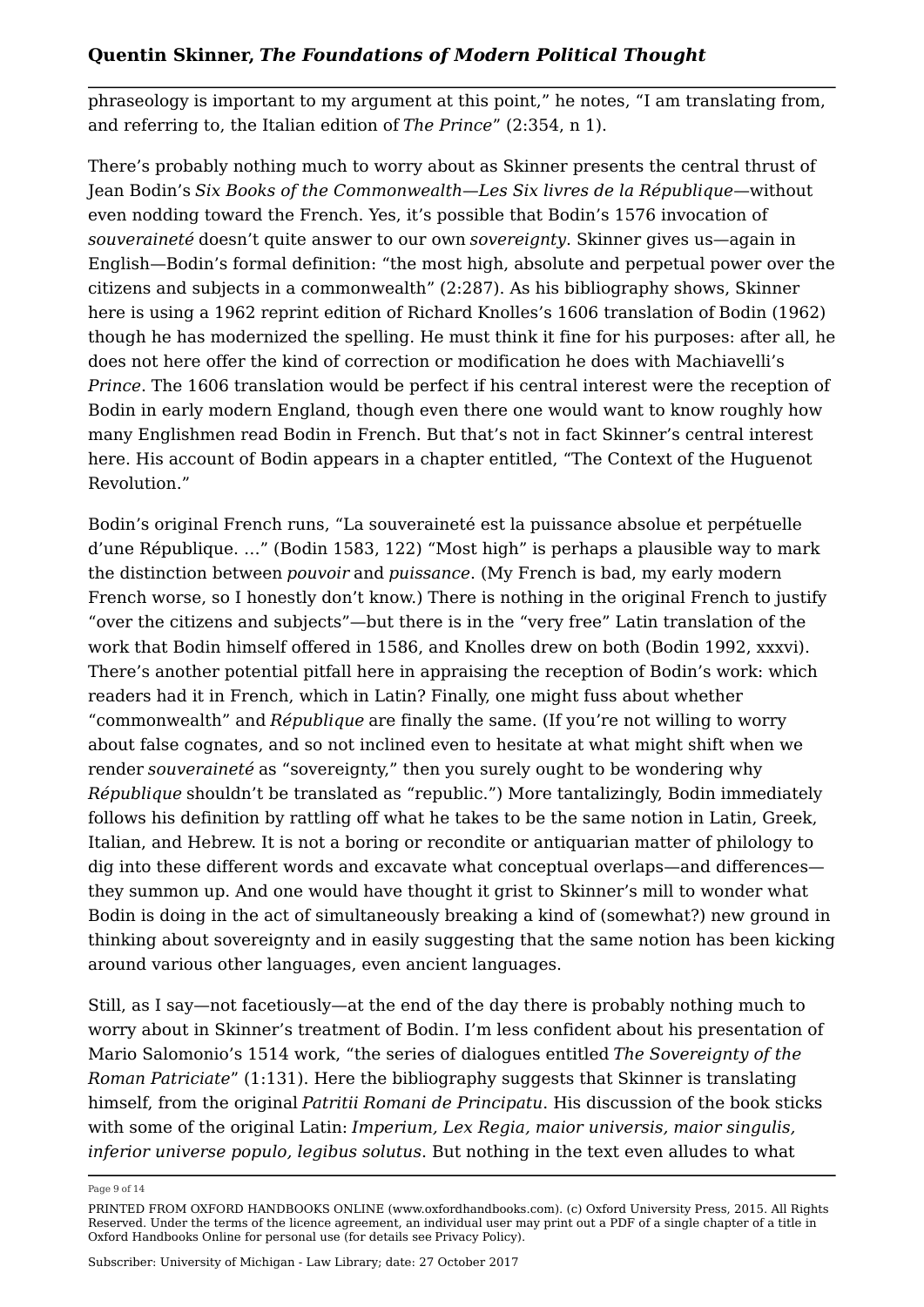might be thought tricky about translating *Principatu*—nor what would be tricky about glossing Rome's patricians as "the people," as Skinner does consistently here. Whatever my sadly severe limits with French, they're dwarfed by my complete blankness about Latin, so I shan't venture a view. But it is an ominous sign that when Bodin gives the Latin for *souveraineté*, it's *maiestas*, not *principatu*. Even if our own "sovereignty" is a perfectly serviceable translation of *souveraineté, maiestas*, and *principatu*, those three foreign words could still have intriguing differences worth teasing out. And it is by no means trivial to figure out what conceptual resonances Latin has when it's used here by an early sixteenth-century Italian writer. But when Skinner doesn't probe these issues, doesn't offer any explicit defense of his translation choices, he makes it too easy for the reader to think that Salomonio is already a Lockean in embracing popular sovereignty and a ruler entrusted with limited tasks and accountable to the people for them. He might well be! But I don't think Skinner has justified that picture. Too much of the relevant work is sadly offstage.

Second, criteria. In his preface, Skinner tells us that "I have … tried to write a history centred less on the classic texts and more on the history of ideologies," that "historians of political theory" should "think of themselves essentially as students of ideologies," that "if the history of political theory were to be written essentially as a history of ideologies, one outcome might be a clearer understanding of the links between political theory and practice" (1:xi–xiii). The concept of ideology is notoriously thorny, so the reader naturally expects some more or less explicit account of just what this orientation entails. Skinner doesn't provide one. His repeated bid to focus on ideology is embedded in a discussion that also invokes *mentalités*, itself not given any explicit gloss either. I suspect Skinner does not intend *ideology* to summon up anything about false consciousness and he explicitly disavows any interest in superstructure. I think all he means by ideology is popular views; I think the theory/ideology contrast means only "views entertained by great thinkers" as against "ordinary views of the day." $^7$  But I'm not sure. In particular I'm not sure whether for *views* I should be substituting *discourses* or *vocabularies* or something like that. An author willing to instruct us three times in a row to devote ourselves to ideologies ought to tell us, loud and clear and crisply, what sense of *ideologies* he has in mind.

More striking for a book that promises an account of how the modern concept of the state was formed, it's hard to identify what Skinner thinks the criteria for that concept are. There are hints along the way: for instance, a passing reference to "the development of a modern, naturalistic, and secular view of political life" (1:50). This language suggests that the modern idea of the state is secular. (That does not quite entail that the things in the world we identify as modern states are themselves secular. Developments since the publication of *Foundations*—in the West, too—have made it even harder to take that picture seriously. That modern societies or modern states are secular seems like a wistful idealization of Scandinavia or, worse, a faculty lounge fantasy.)

Page 10 of 14

PRINTED FROM OXFORD HANDBOOKS ONLINE (www.oxfordhandbooks.com). (c) Oxford University Press, 2015. All Rights Reserved. Under the terms of the licence agreement, an individual user may print out a PDF of a single chapter of a title in Oxford Handbooks Online for personal use (for details see Privacy Policy).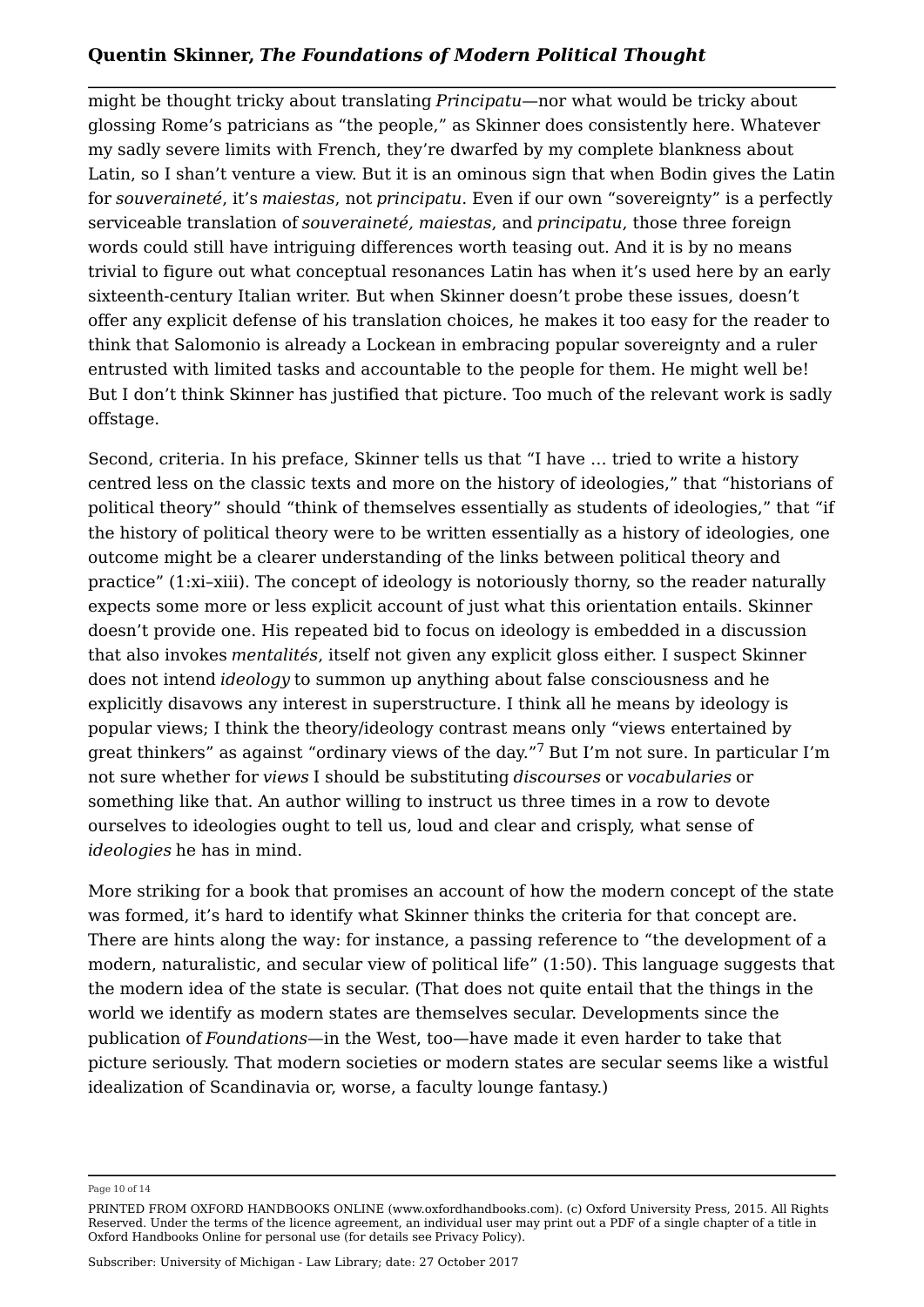But the reader really has to wait for the conclusion to the second volume for Skinner to begin to put together the puzzle pieces. Skinner suggests "that a "precondition" "for the acquisition of the modern concept of the State" "is clearly that the sphere of politics should be envisaged as a distinct branch of moral philosophy, a branch concerned with the art of government" (2:349). Some of his account sounds clearly in Weber: "the supreme authority within each independent *regnum* should be recognised as having no rivals within its own territories as a law-making power and an object of allegiance" (2:351). And some of it sharpens the idea of secular authority by summoning up the separation of church and state: "the acceptance of the modern idea of the State presupposes that political society is held to exist solely for political purposes. The endorsement of this secularised viewpoint remained impossible as long as it was assumed that all temporal rulers had a duty to uphold godly as well as peaceable government" (2:352). But there's an unhappily tight circle lurking in the presentation: it's finally unclear, of all things, just what Skinner means by *politics*. Political society exists for political purposes, and the sphere of politics is concerned with the art of government: one would like more. This sort of thing is in part why Michael Oakeshott, while saluting *Foundations* as "an exercise in historical understanding as exact as may be," expressed grave reservations about Skinner's argument about the emergence of the modern concept of the state (1980).

None of my reservations here depend on any worries about historical work in political theory. On the contrary, they should go to suggest further reasons that such work can be conceptually savvy and theoretically illuminating.

# **Postscript: The "Cambridge School"**

In a distressingly gloppy formulation, many now lump together all kinds of historical work under the rubric "the Cambridge school": this glosses over what might be significant differences—how Skinner's work has changed over time, how it differs from John Dunn's, how both differ from that of J. G. A. Pocock, who might live and work across the Atlantic but who often gets lumped into the same "school," how all of these might differ from other historically inflected work in political theory.

Whatever one makes of that lumping, and the reader can already guess what I do, *Foundations* is a paradigm of a kind of work that now has an institutionally significant instantiation, what must count as signal impact on the field. That's the Ideas in Context series at Cambridge University Press. As I write, there are some two hundred volumes in the series, now described this way:

The books in this series discuss the emergence of intellectual traditions and related new disciplines. The procedures, aims and vocabularies that were generated will be set in the context of the alternatives available within the contemporary frameworks of ideas and institutions. Through detailed studies of

Page 11 of 14

PRINTED FROM OXFORD HANDBOOKS ONLINE (www.oxfordhandbooks.com). (c) Oxford University Press, 2015. All Rights Reserved. Under the terms of the licence agreement, an individual user may print out a PDF of a single chapter of a title in Oxford Handbooks Online for personal use (for details see Privacy Policy).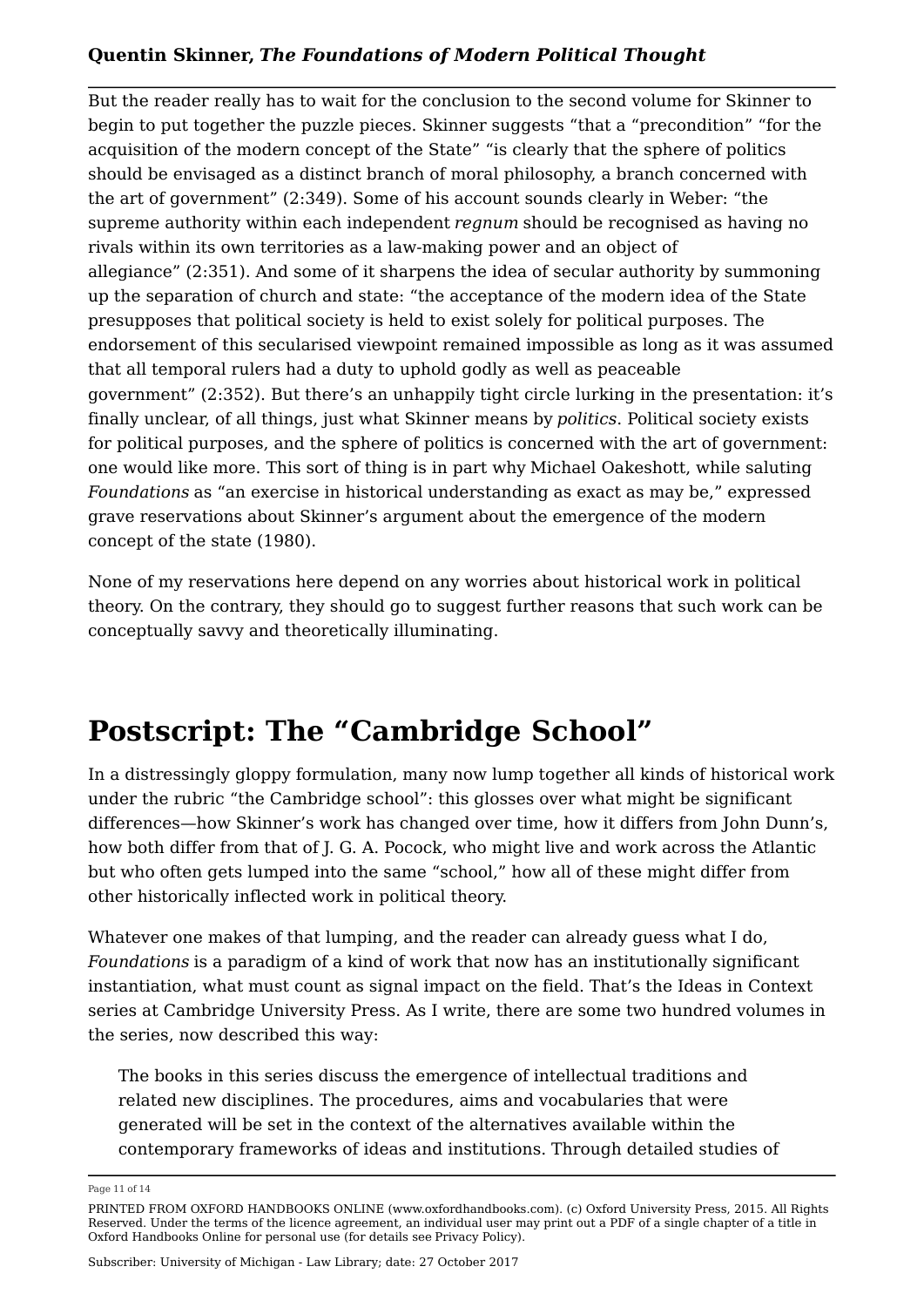the evolution of such traditions, and their modification by different audiences, it is hoped that a new picture will form of the development of ideas in their concrete contexts. By this means, artificial distinctions between the history of philosophy, of the various sciences, of society and politics, and of literature may be seen to dissolve. 8

Indeed, that agenda is not limited to the history of political theory: but many or most of the titles in the series are in fact that. There's some of the same totalizing impulse here summoned up by Skinner's "general and social intellectual matrix," but of course the individual titles in the series are varied, not just in their topics and quality, but in the sorts of tasks they set themselves and what they take the relevant contexts to be. That's all to the good: it would be perverse for any series editor to try to impose a high degree of uniformity.

One might have hoped for more constructive traffic between "Cambridge school" work, however conceived, and other approaches to political theory, instead of frigid if polite balkanization. But there's no point being utopian.

### **References**

Ashcraft, Richard. 1981. "*The Foundations of Modern Political Thought* (review)." *Journal of the History of Philosophy* (July) 19(3): 388–392.

Black, A. 1980. "Skinner on *'The Foundations of Modern Political Thought.'*" *Political Studies* 28(3): 451–457.

Bodin, Jean. 1583. *Les six livres de la République.* Paris: Jacques du Puis.

Bodin, Jean. 1962. *The Six Bookes of a Commonweale*. Edited by Kenneth Douglas McRae. Cambridge, MA: Harvard University Press.

Bodin, Jean. 1992. *On Sovereignty*. Edited and translated by Julian Franklin. Cambridge: Cambridge University Press.

Brett, A., J. Tully, and H. Hamilton-Bleakley. eds. 2006. *Rethinking the Foundations of Modern Political Thought*. Cambridge: Cambridge University Press.

Boucher, David E. G. 1980. "On Shklar's and Franklin's Reviews of Skinner, *The Foundations of Modern Political Thought.*" *Political Theory* (August) 7(4): 406–408.

Dunn, John. 1979. "The Cage of Politics." *The Listener* (March).

Herzog, Don.*Cunning.* 2006. Princeton, NJ: Princeton University Press.

Holmes, Stephen. 1979. "The Foundations of Modern Political Thought." *American Political Science Review* (December) 73(4): 1133–1135.

Page 12 of 14

PRINTED FROM OXFORD HANDBOOKS ONLINE (www.oxfordhandbooks.com). (c) Oxford University Press, 2015. All Rights Reserved. Under the terms of the licence agreement, an individual user may print out a PDF of a single chapter of a title in Oxford Handbooks Online for personal use (for details see Privacy Policy).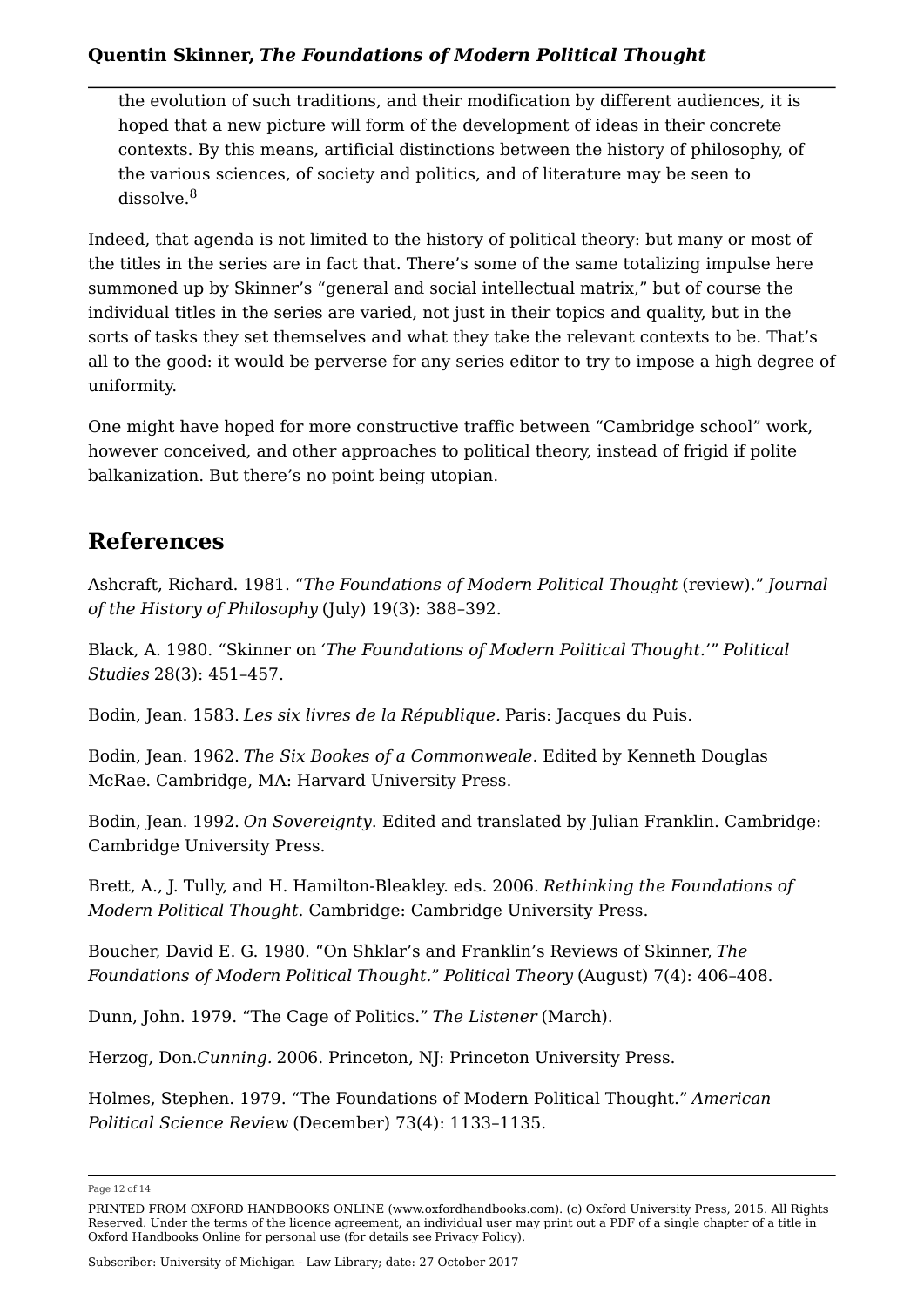Kelley, Donald R. 1979. "The Foundations of Modern Political Thought." *Journal of the History of Ideas* (October–December) 40(4): 663–687.

Marsilius of Padua. 2001. *Defensor Pacis*, trans. Alan Gewirth. New York: Columbia University Press.

Minogue, K. R. 1981. "Method in Intellectual History: Quentin Skinner's Foundations." *Philosophy* (October) 56(218): 533–552.

Musa, Mark, ed., trans. 1964. *Machiavelli's The Prince: A Bilingual Edition*. New York: St. Martin's Press.

Nederman, Cary. 1981. "*The Foundations of Modern Political Thought* (review)." *Renaissance and Reformation* 17(4): 229–233.

Oakeshott, Michael. 1980. "The Foundations of Modern Political Thought" (review). *The Historical Journal* 23(2): 449–453.

Pocock, J. G. A. 1979. "Reconstructing the Traditions: Quentin Skinner's Historians' History of Political Thought." *Canadian Journal of Political and Social Theory* (Fall) 3(3): 95–113.

Rushworth, John. 1721. *Historical Collections of Private Passages of State*, 8 vols. London: Printed by Tho Newcomb for George Thomason.

Shklar, Judith and Julian Franklin. 1979. "Books in Review: The Foundations of Modern Political Thought by Quentin Skinner." *Political Theory* (November): 305 and 405.

Skinner, Quentin. 1978, *The Foundations of Modern Political Thought*, 2 vols. Cambridge: Cambridge University Press.

Skinner, Quentin. 2000. *Machiavelli: A Very Short Introduction*. Oxford: Oxford University Press.

Tarcov, Nathan. 1982. "Quentin Skinner's Method and Machiavelli's *Prince*." *Ethics* (July) 92(4): 692–709.

Thomas, Keith. 1979. "Politics Recaptured." *New York Review of Books* (May) 26(8): 405.

Tully, James, ed. 1988. *Meaning and Context: Quentin Skinner and His Critics*. Cambridge: Polity Press.

#### **Notes:**

(<sup>1</sup>) The principal ones, with responses from critics and a helpful rebuttal in turn from<br>Skinner, are collected in Tully, ed. (1988).<br>(<sup>2</sup>) See especially Minogue (1981). Skinner, are collected in Tully, ed. (1988).

 $(2)$  See especially Minoque (1981).

Page 13 of 14

PRINTED FROM OXFORD HANDBOOKS ONLINE (www.oxfordhandbooks.com). (c) Oxford University Press, 2015. All Rights Reserved. Under the terms of the licence agreement, an individual user may print out a PDF of a single chapter of a title in Oxford Handbooks Online for personal use (for details see Privacy Policy).